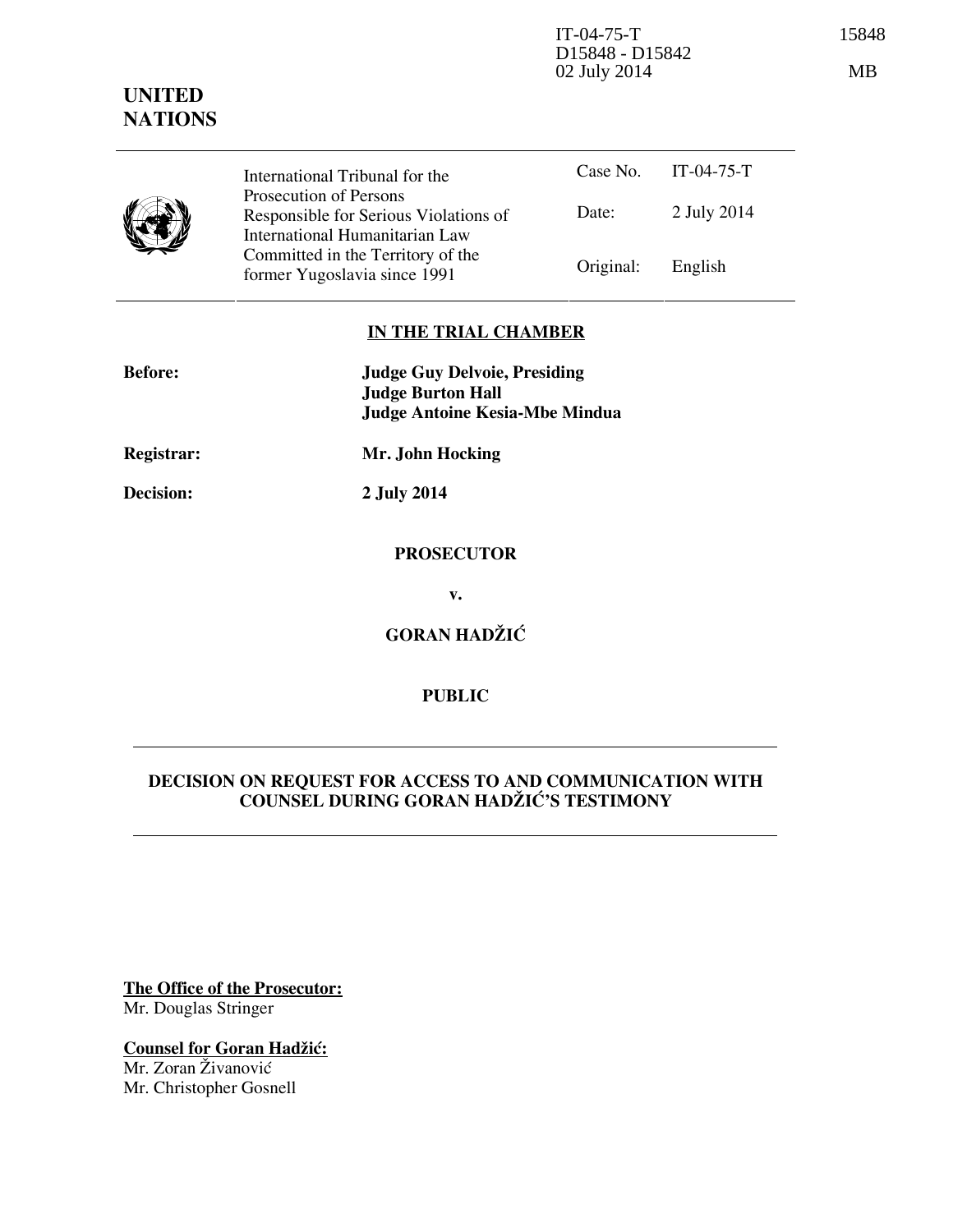1. **THIS TRIAL CHAMBER** of the International Tribunal for the Prosecution of Persons Responsible for Serious Violations of International Humanitarian Law Committed in the Territory of the former Yugoslavia since 1991 ("Tribunal") is hereby seised of the Defence "Request for Access to and Communication with Counsel During Goran Hadžić's Testimony", filed confidentially on 23 June 2014 ("Motion"). The "Prosecution Response to Hadžić Request for Access to and Communication with Counsel During his Testimony" was filed confidentially on 25 June 2014 ("Response"). The Defence filed confidentially its "Reply to Prosecution Response to Hadžić Request for Access to and Communication with Counsel During his Testimony" on 26 June 2014 ("Reply").

2. The Trial Chamber notes that the parties' filings in the present matter have all been confidential. By virtue of Rule 78 of the Rules of Procedure and Evidence ("Rules"), however, all proceedings before the Tribunal shall be public unless there are exceptional reasons for keeping them confidential.<sup>1</sup> The Trial Chamber does not consider the general privacy concerns of witnesses taking the stand,<sup>2</sup> in this instance the Accused, without more detailed submissions, an exceptional basis warranting the confidentiality of this decision. By virtue of the same, the Trial Chamber does not consider it necessary to maintain the confidential status of the Motion, Response, and Reply and will therefore lift the confidentiality of these filings.

#### **A. Submissions**

3. In the Motion, the Defence requests that the Trial Chamber affirm Hadžić's right to meet and communicate with counsel throughout his testimony.<sup>3</sup> The Defence argues that depriving Hadžić of counsel for the full month he is expected to take the stand would "endanger the integrity and fairness of the proceedings as a whole."<sup>4</sup> The Defence further argues that preparation of the Defence case with respect to subsequent witnesses would be substantially impeded if Hadžić does not have contact with his counsel for the period in which he is testifying.<sup>5</sup> In addition, the Defence submits that the complexity of direct examination, which will entail the use of a large number of documents, justifies ongoing contact between Hadžić and his counsel.<sup>6</sup> The Defence proposes that the following guidelines be adopted during Hadžić's testimony: (i) Hadžić shall have unrestricted access to his counsel throughout his testimony; (ii) during cross-examination and re-direct,

<sup>1</sup> *See Prosecutor v. Milan Lukić and Sredoje Lukić*, IT-98-32/1-AR65.1, Decision of Defence Appeal Against Trial Chamber's Decision on Sredoje Lukić's Motion for Provisional Release, 16 April 2007, fn. 2.

<sup>2</sup> *See* Reply, fn. 1.

<sup>&</sup>lt;sup>3</sup> Motion, paras 1-2, *citing Prosecutor v. Prlić et al.*, Case No. IT-04-74-AR73.10, Decision on Prosecution's Appeal Against Trial Chamber's Order on Contact Between the Accused and Counsel During an Accused's Testimony Pursuant to Rule 85(C), 5 September 2008, paras 12, 14, and 16 ("*Prlić Decision*").

<sup>&</sup>lt;sup>4</sup> Motion, para. 3, *citing Prlić* Decision, para. 16.

<sup>5</sup> Motion, para. 3.

<sup>&</sup>lt;sup>6</sup> Motion, para. 3.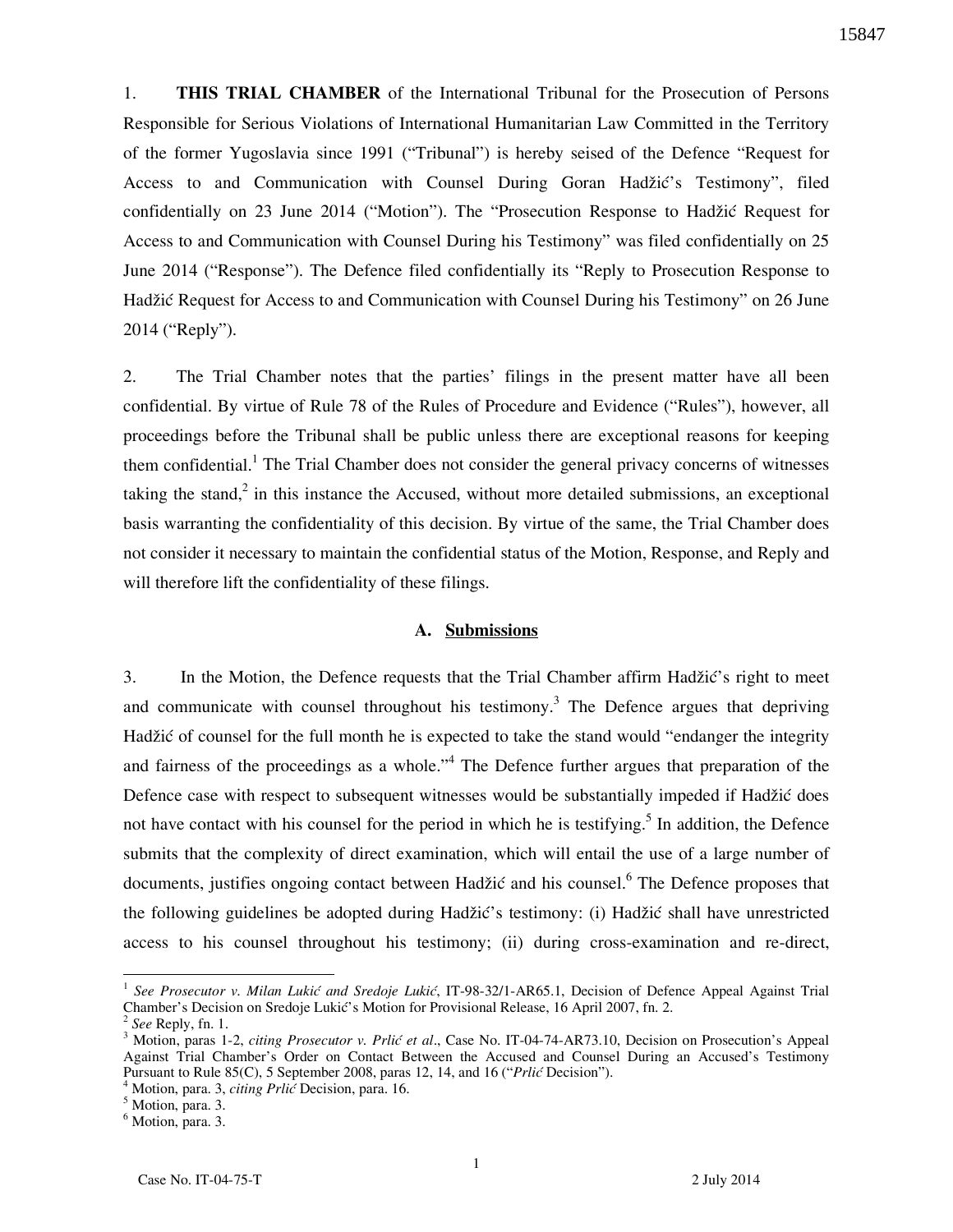communication shall not include discussion of the substance of Hadžić's testimony, save by leave of the Trial Chamber; and (iii) at all times, counsel is free to communicate any filings, including exhibit lists, to Hadžić.<sup>7</sup>

4. The Prosecution responds that the Trial Chamber "should limit the extent to which Hadžić and his counsel may discuss his testimony during the period he is testifying."<sup>8</sup> The Prosecution submits that Hadžić and his counsel should be prohibited from discussing the substance of Hadžić's evidence, save by leave of the Trial Chamber, during direct examination as well as during crossexamination and re-direct.<sup>9</sup> The Prosecution argues that the Appeals Chamber and the *Popović* Trial Chamber have both stated that communications between counsel and the accused during the accused's testimony must be carried out in an appropriate manner.<sup>10</sup> The Prosecution submits that Judge Shahabuddeen and Judge Vaz have defined "appropriate" to mean that "counsel is not permitted to advise an accused, testifying on the witness stand, how he should reply to a question or line of questioning."<sup>11</sup> The Prosecution argues that communications or discussions between counsel and his client about his client's testimony, during the course of testimony, "may have the effect of influencing the Accused's evidence, even when no influence is intended."<sup>12</sup> The Prosecution further argues that, in order to ensure the integrity of cross-examination, the Trial Chamber should prohibit the Defence from providing or discussing with Hadžić the Prosecution's list of anticipated crossexamination documents ("Prosecution's Document List").<sup>13</sup>

5. The Defence replies that the extended length and scope of Hadžić's testimony justifies contact with counsel.<sup>14</sup> The Defence argues that reference to "appropriate" communications between an accused and his counsel by the Appeals Chamber and the *Popović* Trial Chamber did not place any limitation on the scope of contact during the direct examination of an accused.<sup>15</sup> The Defence further argues that prohibiting discussion of the Prosecution's Document List during direct examination is neither practical nor fair as many of the documents are likely to overlap with documents on the Defence's own list of anticipated direct examination documents ("Defence's Document List").<sup>16</sup> The limitation proposed by the Prosecution with regard to exhibit lists would therefore prohibit discussion of documents that also appear on the Defence's Document List, but

<sup>&</sup>lt;sup>7</sup> Motion, paras 4-5, *citing Prosecution v. Popović et al.*, Case No. IT-05-88-T, Hearing, 26 January 2009, T. 30637-30638 ("Popović Decision").

<sup>8</sup> Response, para. 3.

<sup>9</sup> Response, paras 5, 7.

<sup>&</sup>lt;sup>10</sup> Response, para. 3, *referring to Prlić* Decision, para. 18 and *Popović* Decision.

<sup>&</sup>lt;sup>11</sup> Response, para. 3, *citing Prlić* Decision, Joint Declaration of Judge Shahabuddeen and Judge Vaz.

<sup>12</sup> Response, para. 5.

<sup>&</sup>lt;sup>13</sup> Response, paras 6-7.

<sup>&</sup>lt;sup>14</sup> Reply, para. 2.

<sup>&</sup>lt;sup>15</sup> Reply, paras 3-4, *referring to Prlić* Decision, para. 18 and *Popović* Decision, T. 30637.

<sup>&</sup>lt;sup>16</sup> Reply, para. 6.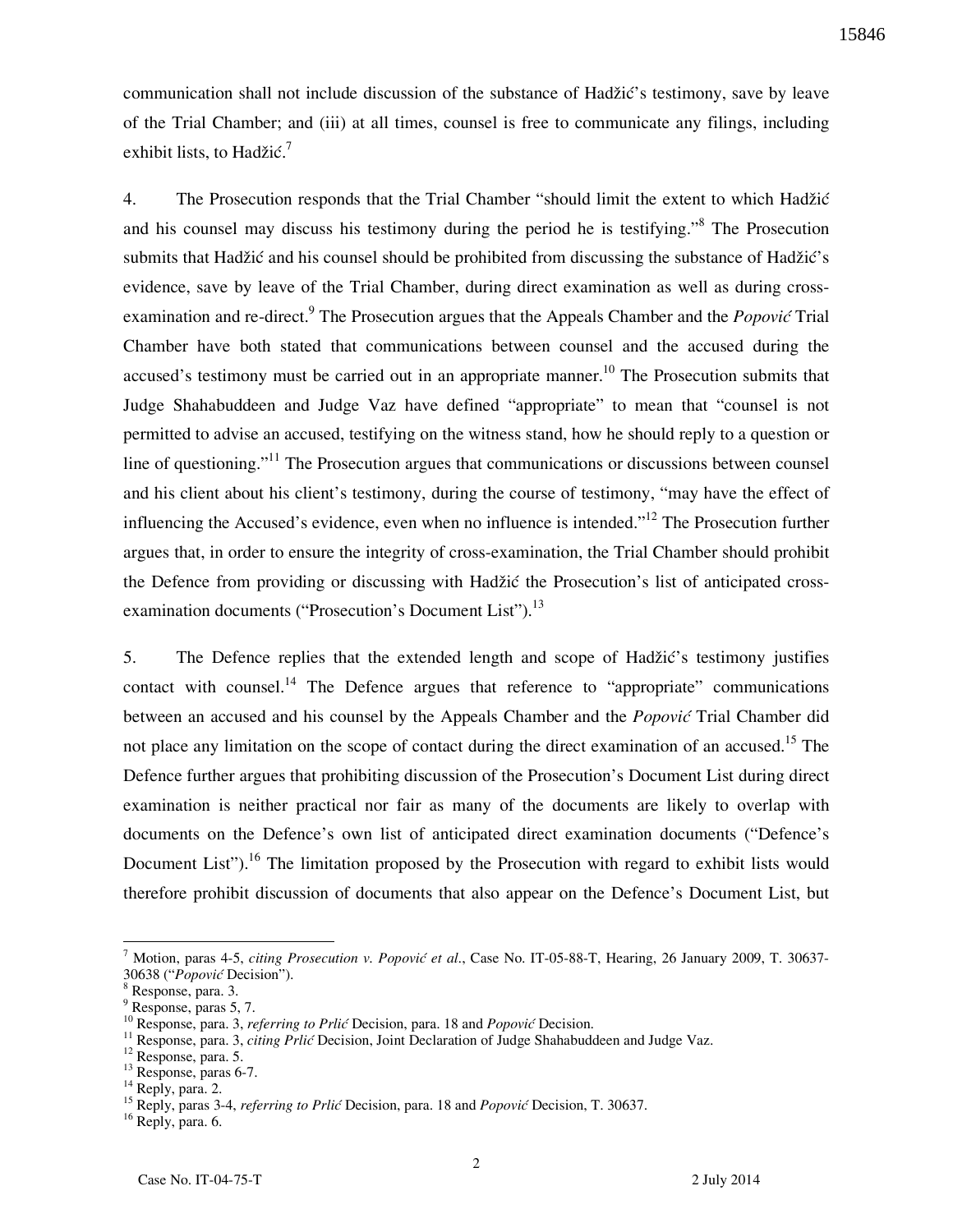unworkably allow discussion of the issues that might be addressed in those documents.<sup>17</sup> The Defence asserts the *Popović* Trial Chamber considered the issue of communicating exhibit lists in the context of contact between counsel and the accused during the accused's testimony, and refrained from imposing the restriction currently proposed by the Prosecution.<sup>18</sup> In relation to the Prosecution's Document List, the Defence asserts that the element of surprise before crossexamination is substantially less important in respect of a defendant who is and should be fully apprised of the Prosecution's case as a result of being present throughout trial.<sup>19</sup> The Defence further argues that the element of surprise "may damage the cause of truth-seeking" where an accused is testifying in his own case.<sup>20</sup>

### **B. Applicable Law**

6. Article 21(4)(d) of the Statute of the International Tribunal ("Statute") provides that the accused has a right to legal assistance. Article 21(4)(b) of the Statute provides that the accused shall be entitled "to have adequate time and facilities for the preparation of his defence and to communicate with counsel of his own choosing."

7. Rule 85(C) of the Rules provides that, "[i]f the accused so desires, the accused may appear as a witness in his or her own defence."

8. Rule 90(F) of the Rules provides that "[t]he Trial Chamber shall exercise control over the mode and order of interrogating witnesses and presenting evidence so as to (i) make the interrogation and presentation effective for the ascertainment of the truth; and (ii) avoid needless consumption of time."

9. The Appeals Chamber has affirmed that it is a fundamental right of an accused to have access to counsel at any stage of the proceedings.<sup>21</sup> The Appeals Chamber found that the general prohibition of contact between a witness and the parties does not *per se* bar communications between an accused testifying in his own defence and his counsel, as there is a fundamental difference between an accused testifying on his own behalf and any other witness.<sup>22</sup>

Reply, para. 6.

<sup>&</sup>lt;sup>18</sup> Reply, para. 7, *citing Prosecution v. Popović et al.*, Case No. IT-05-88-T, Hearing, 26 January 2009, T. 30633.

<sup>&</sup>lt;sup>19</sup> Reply, para. 8.

 $20$  Reply, para. 8.

<sup>&</sup>lt;sup>21</sup> *Prlić* Decision, paras 14, 19; see also Popović Decision, T. 30637.

<sup>&</sup>lt;sup>22</sup> *Prlić Decision, paras 11-12; Prosecutor v. Galić, Case No. IT-98-29-A, Judgement, 30 November 2006, para. 17* ("Galić Judgement").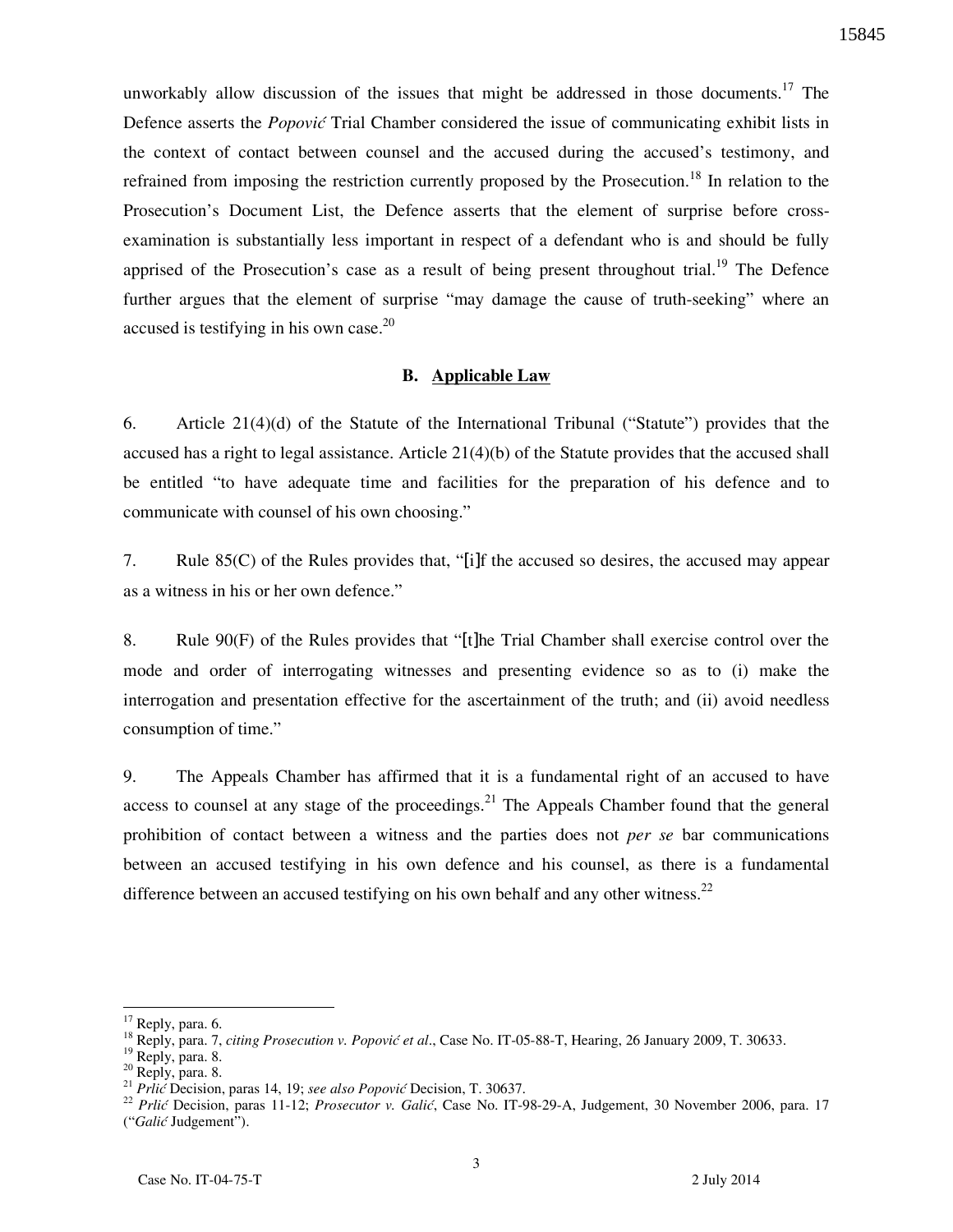10. The Appeals Chamber found that a decision on the extent of contact between counsel and an accused who chooses to testify in his own case is within the Trial Chamber's discretion.<sup>23</sup> The Appeals Chamber also affirmed that, pursuant to Rule 90(F) of the Rules, a Trial Chamber controls the mode and order of interrogating witnesses in order to make interrogation effective for the ascertainment of truth.<sup>24</sup> A Trial Chamber, however, "must bear in mind that there is a presumption in favour of the right to consult with counsel.<sup> $25$ </sup> In applying these legal standards, the Appeals Chamber considered the complexity and length of proceedings before the Tribunal and the fact that an accused must often consult with counsel during trial on the appropriate defence strategy, or the significance of what is happening in the courtroom, and found that taking away the right to counsel for an extended period of time "could potentially undermine one of the most important basic rights of an accused and endanger the integrity and fairness of the proceedings as a whole."<sup>26</sup>

11. The Appeals Chamber was not persuaded that the reliability of an accused's testimony could only be preserved by prohibiting contact between counsel and the accused during the accused's testimony.<sup>27</sup> According to the Appeals Chamber, "a Trial Chamber should generally presume, absent evidence to the contrary, that conversations between an accused and his counsel will be appropriate."<sup>28</sup>

### **C. Discussion**

12. As a preliminary matter, the Trial Chamber notes that the Defence did not request leave to file the Reply. The Trial Chamber will, in this instance, *proprio motu* grant the Defence leave to file the Reply because the matter at hand merits full discussion by the parties. However, the Trial Chamber reminds the Defence that it is required to seek leave to file any reply as prescribed under Rule 126 *bis* of the Rules.

13. The Trial Chamber is mindful of the difference between an accused testifying on his own behalf and any other witness. One such difference is that while witnesses are ordinarily prohibited from contacts with parties during the course of their testimony, a testifying accused retains his fundamental right to counsel at any stage of the proceedings. $^{29}$ 

14. Hadžić is expected to take the stand for 30 hours during direct examination and a further 30 hours during cross-examination, amounting to almost a full month of testimony. The Trial Chamber

<sup>&</sup>lt;sup>23</sup> *Prlić* Decision, paras 15-16.

<sup>&</sup>lt;sup>24</sup> *Prlić* Decision, para. 16.

<sup>&</sup>lt;sup>25</sup> *Prlić* Decision, para. 16.

<sup>&</sup>lt;sup>26</sup> *Prlić* Decision, para. 16.

<sup>&</sup>lt;sup>27</sup> *Prlić* Decision, para. 17.

<sup>&</sup>lt;sup>28</sup> *Prlić* Decision, para. 18.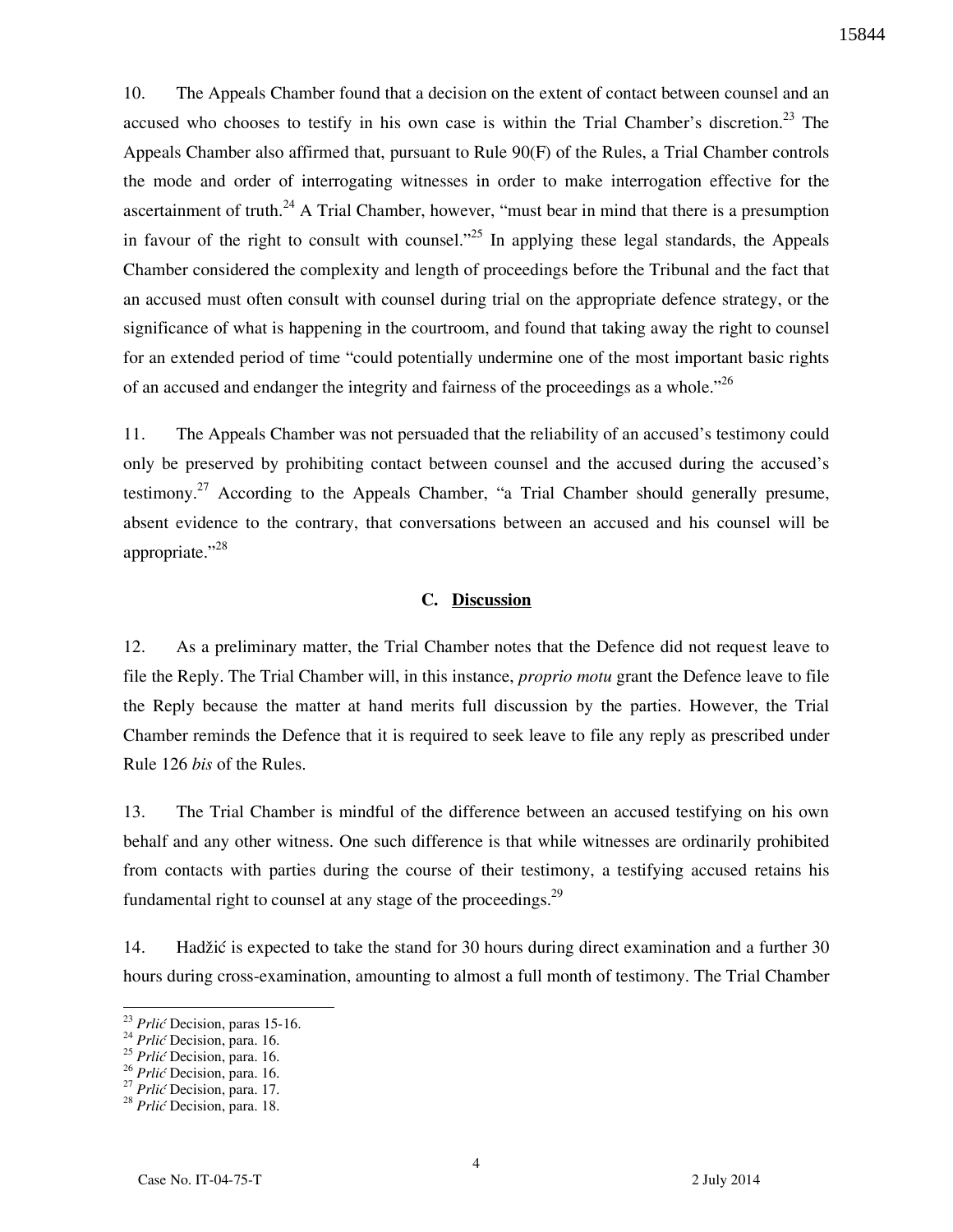is cognisant that taking away Hadžić's access to counsel for such an extended period of time would undermine an important right of an accused and could endanger the integrity and fairness of the proceedings. The Trial Chamber is also cognisant of its responsibility to manage the proceedings in a way that is effective for the ascertainment of the truth and the role that effective crossexamination of witnesses plays in this regard.

15. In order to strike the appropriate balance between these factors, the Trial Chamber will order that Hadžić shall have access to his counsel throughout the course of his testimony. However, during the course of cross-examination and re-direct, communications between Hadžić and his counsel shall not include discussion of the substance of his testimony, save by leave of the Trial Chamber, which may, if necessary, be requested on an *ex parte* basis.

16. As to the issue of provision of the Prosecution's Document List, the Trial Chamber considers that this list is created based on the substance and strategy of the Prosecution's crossexamination of the Accused. The Trial Chamber considers that whilst Hadžić is aware of the evidence and case against him, he is not necessarily aware of the line of questioning that the Prosecution intends to pursue on cross-examination. In this regard, the Trial Chamber considers that the Prosecution's Document List forms part of the substance of Hadžić's testimony and will therefore prohibit counsel from providing Hadžić with the Prosecution's Document List or discussing with Hadžić the documents on that list, save by leave of the Trial Chamber. However, the Trial Chamber recognises that there may be overlap between the Defence's Document List and the Prosecution's Document List, and considers that such overlapping documents would properly form part of the examination-in-chief, during which time the Accused and his counsel are at liberty to communicate routinely.

17. The Trial Chamber will presume, absent evidence to the contrary, that throughout Hadžić's testimony, communications between Hadžić and his counsel will be appropriate and therefore not involve any 'coaching' of Hadžić on how he should reply to a question or a line of questioning, whether that line of questioning involves a document or not.<sup>30</sup> In the Trial Chamber's view, all references to counsel in this decision include all members of Hadžić's defence team.

#### **D. Disposition**

18. Accordingly, the Trial Chamber, pursuant to Article 21(4)(b) and (d) of the Statute and Rules 54, 78, 85(C), 90(F), and 126 *bis* of the Rules hereby:

<sup>&</sup>lt;sup>29</sup> See Prlić Decision, paras 11-12; *Galić* Judgement, para. 17.

<sup>&</sup>lt;sup>30</sup> See also Prlić Decision, Joint Declaration of Judge Shahabuddeen and Judge Vaz.